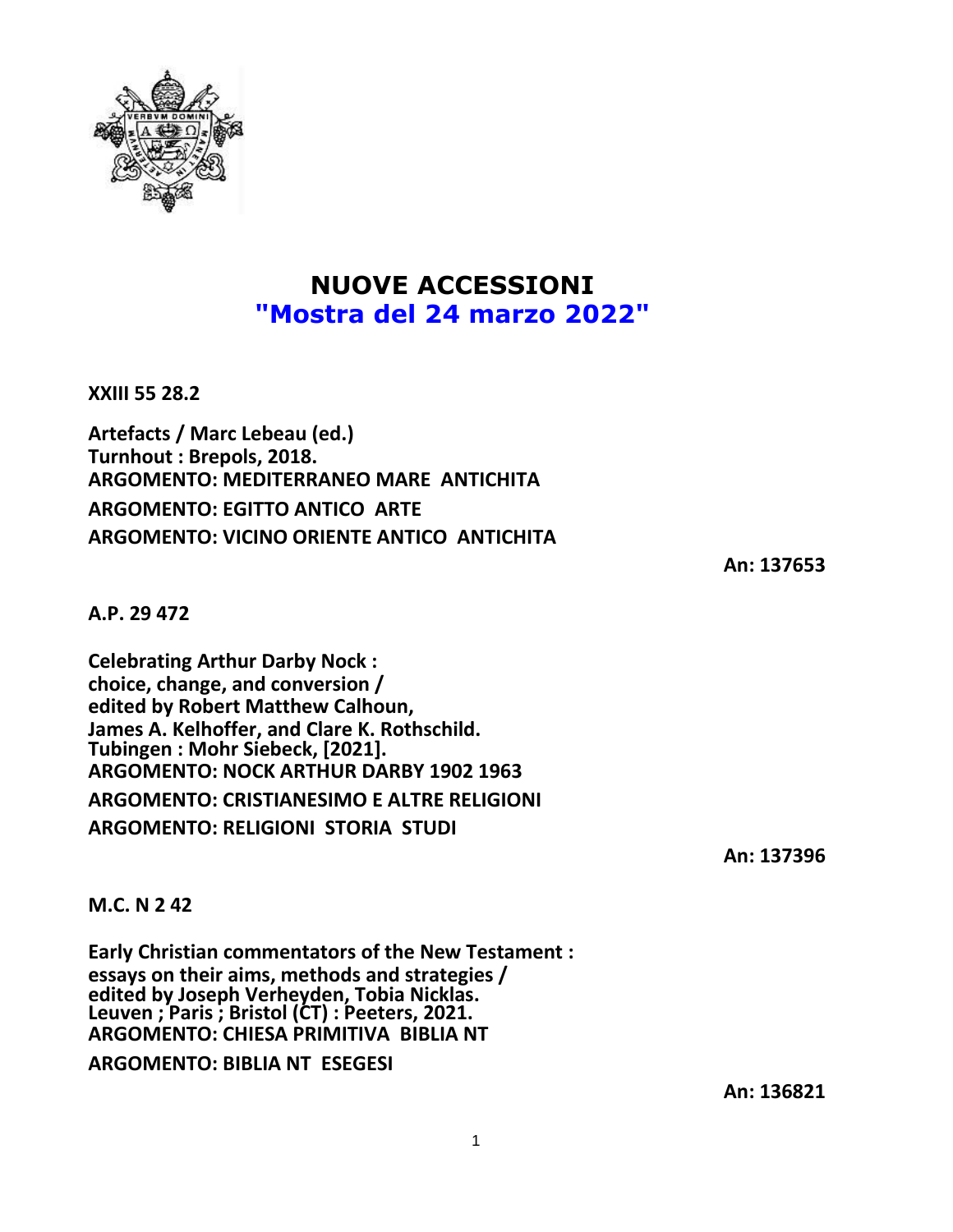**M.P. A 232 304**

**Égypte antérieure : mélanges de préhistoire et d'archéologie offerts à Béatrix Midant-Reynes par ses étudiants, collègues et amis / édités par Nathalie Buchez et Yann Tristant ; avec la collaboration de Olivier Rochecouste. Leuven ; Paris ; Bristol, CT : Peeters, 2021. ARGOMENTO: MIDANT REYNES BEATRIX FESTSCHRIFT**

**ARGOMENTO: EGITTO ANTICO ARCHEOLOGIA**

**An: 137688**

## **F.S. O 32**

**Erotik und Ethik in der Bibel : Festschrift für Manfred Oeming zum 65. Geburtstag / herausgegeben von David Bindrim, Volker Grunert und Carolin Kloß. Leipzig : Evangelische Verlagsanstalt, [2021]. ARGOMENTO: OEMING MANFRED 1955 FESTSCHRIFT**

**ARGOMENTO: BIBLIA SESSUALITA**

**ARGOMENTO: BIBLIA ETICA**

**An: 137418**

**F.S. R 88**

**From words to meaning : studies on Old Testament language and theology for David J. Reimer / edited by Samuel Hildebrandt, Kurtis Peters, Eric N. Ortlund. Sheffield, England : Sheffield Phoenix Press, 2021. ARGOMENTO: BIBLIA VT TEOLOGIA STUDI**

**ARGOMENTO: BIBLIA VT LINGUAGGIO**

**ARGOMENTO: REIMER DAVID JAMES 1956 FESTSCHRIFT**

**An: 137718**

**XXIV 19 50**

**Libraries before Alexandria : ancient Near Eastern traditions / edited by Kim Ryholt and Gojko Barjamovic. Oxford : Oxford University Press, 2019. ARGOMENTO: BIBLIOTECHE STORIA ARGOMENTO: VICINO ORIENTE ANTICO BIBLIOTECHE ARGOMENTO: VICINO ORIENTE ANTICO STORIA**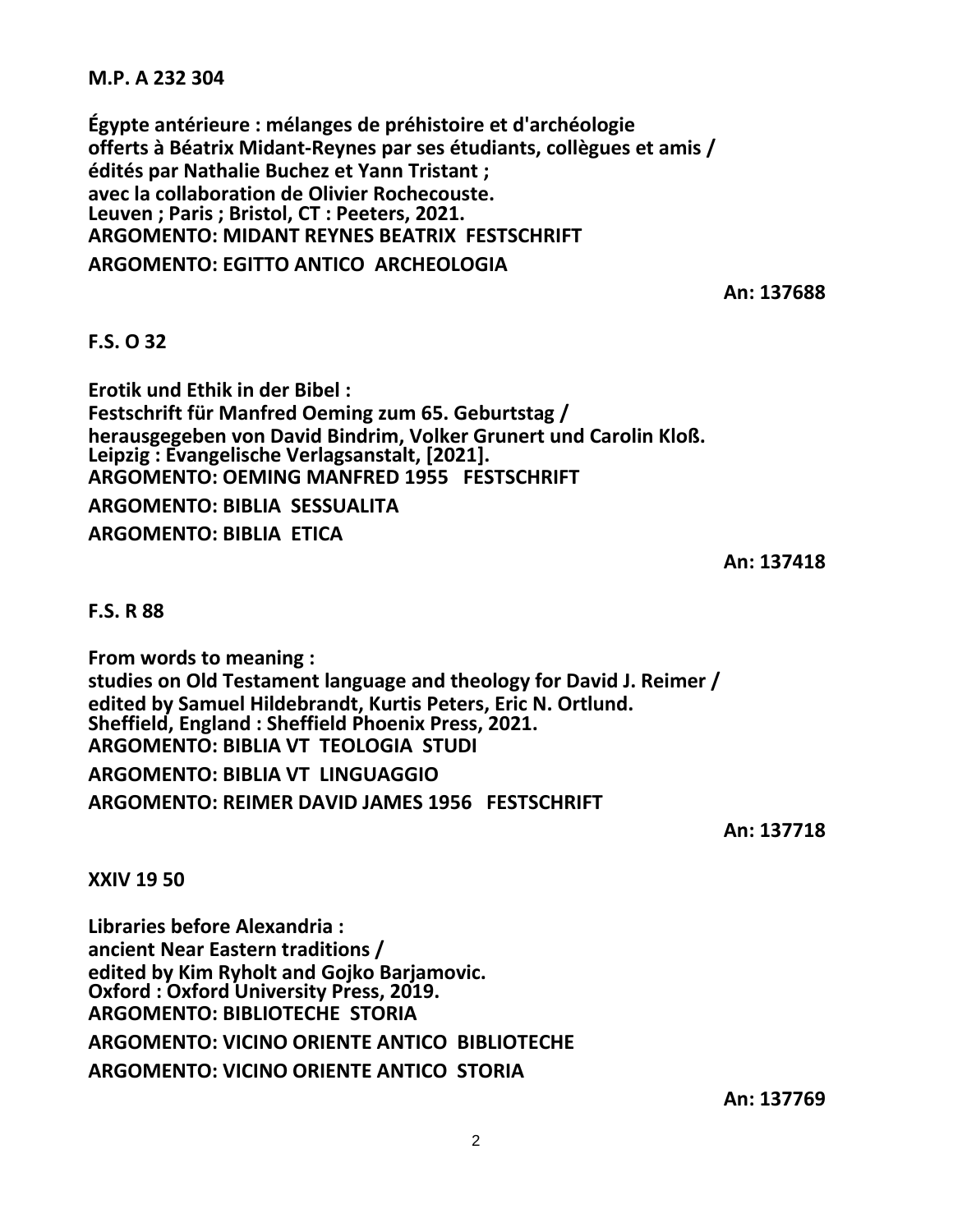**XII 33 A 40**

**Reading Mark in context : Jesus and Second Temple Judaism / Ben C. Blackwell, John K. Goodrich & Jason Maston, editors ; foreword by N. T. Wright. Grand Rapids, Michigan : Zondervan Academic, [2018]. ARGOMENTO: GESU CRISTO BIBLIA NT MARCUS ARGOMENTO: BIBLIA NT MARCUS INTERPRETAZIONE INGLESE 2000**

**ARGOMENTO: GIUDAISMO STORIA 586 AC 210 DC**

**An: 137523**

**XXI 67 28 Représentations et personnification de la sagesse dans l'Antiquité et au-delà / édité par Stéphanie Anthonioz et Cécile Dogniez. Leuven ; Paris ; Bristol, CT : Peeters, 2021. ARGOMENTO: SAPIENZA DOTTRINA BIBLICA VT ARGOMENTO: SAPIENZA STUDI ARGOMENTO: ANTICHITA STUDI**

**An: 137669**

## **M.C. C 95 319**

**Texts in context : essays on dating and contextualising Christian writings from the Second and Early Third centuries / edited by Joseph Verheyden - Jens Schröter - Tobias Nicklas. Leuven ; Paris ; Bristol, CT : Peeters, 2021. ARGOMENTO: LETTERATURA CRISTIANA STUDI**

**ARGOMENTO: APOCRYPHA NT**

**An: 137682**

**XXIV 4 A 35**

**Women at the dawn of history / edited by Agnete W. Lassen, Klaus Wagensonner. New Haven, Connecticut : Yale Babylonian Collection, Yale University, 2020. ARGOMENTO: YALE BABYLONIAN COLLECTION ARGOMENTO: DONNE STORIA ARGOMENTO: VICINO ORIENTE ANTICO SIGILLI ARGOMENTO: SCRITTURA CUNEIFORME TESTI**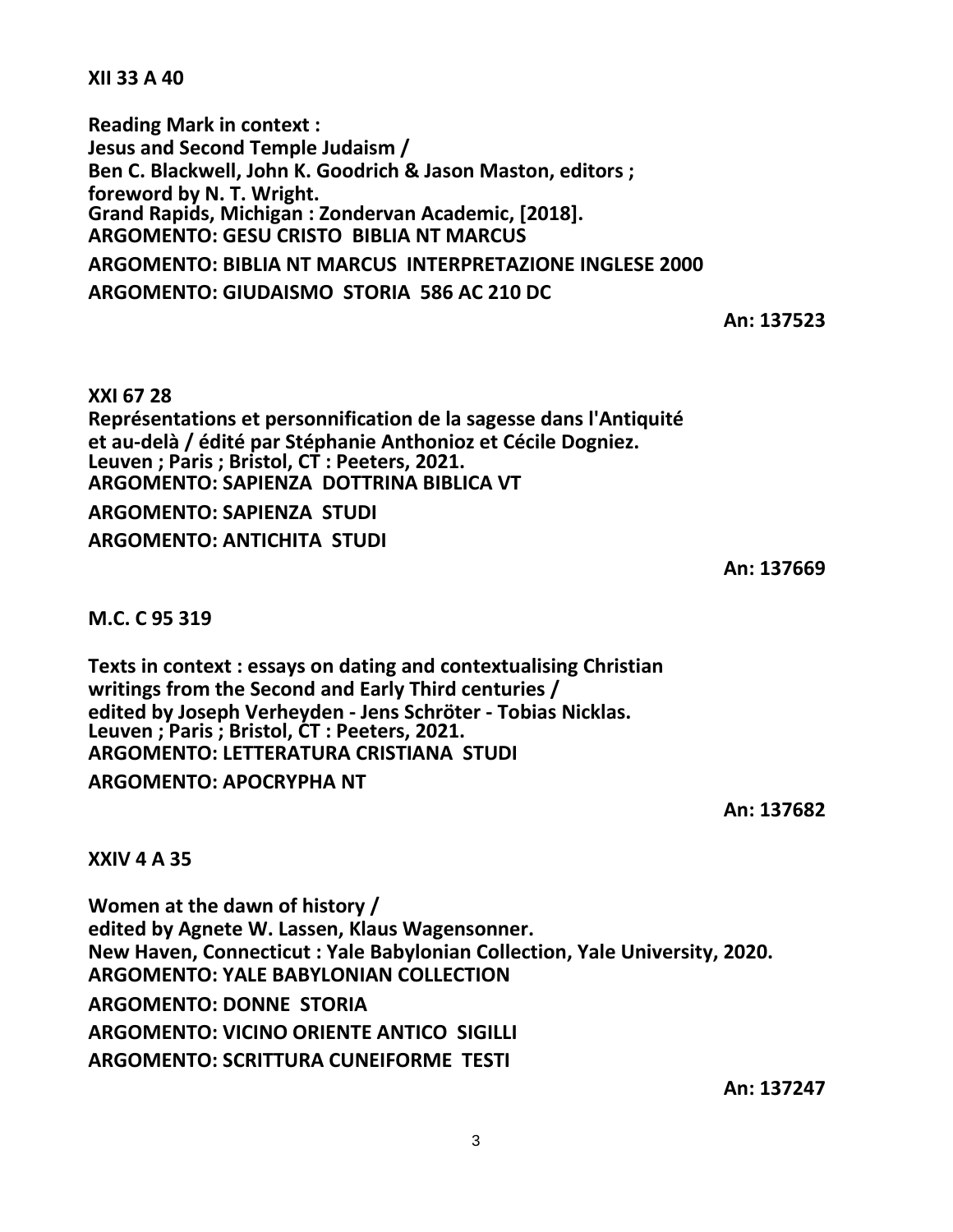**XXII 33 14**

**Aetheria, morta circa 400. Egeria, Journey to the Holy Land / edited and translated by Paul F. Bradshaw ; with the assistance of Anne McGowan. Turnhout : Brepols, [2020]. ARGOMENTO:**

**An: 137411**

**VIII 201 A 9**

**Evans, Paul S. 1-2 Samuel / Paul S. Evans ; Tremper Longman, III & Scot McKnight, general editors. Grand Rapids, Michigan : Zondervan, [2018]. ARGOMENTO: BIBLIA VT SAMUELIS COMMENTI INGLESE**

**An: 137492**

**V 73 122**

**Graves, Michael, 1973-. How Scripture interprets Scripture : what biblical writers can teach us about reading the Bible / Michael Graves. Grand Rapids, Michigan : Baker Academic, a division of Baker Publishing Group, [2021]. ARGOMENTO: BIBLIA INTERPRETAZIONE INGLESE**

**ARGOMENTO: BIBLIA ESEGESI SEC XXI**

**An: 137322**

**IV 511 621**

**Hilarius Pictaviensis, santo, circa 315-367. Lettre sur les synodes / Hilaire de Poitiers ; texte, introduction et notes Michael Durst ; traduction André Rocher. Paris : Les Éditions du Cerf, 2021. ARGOMENTO:**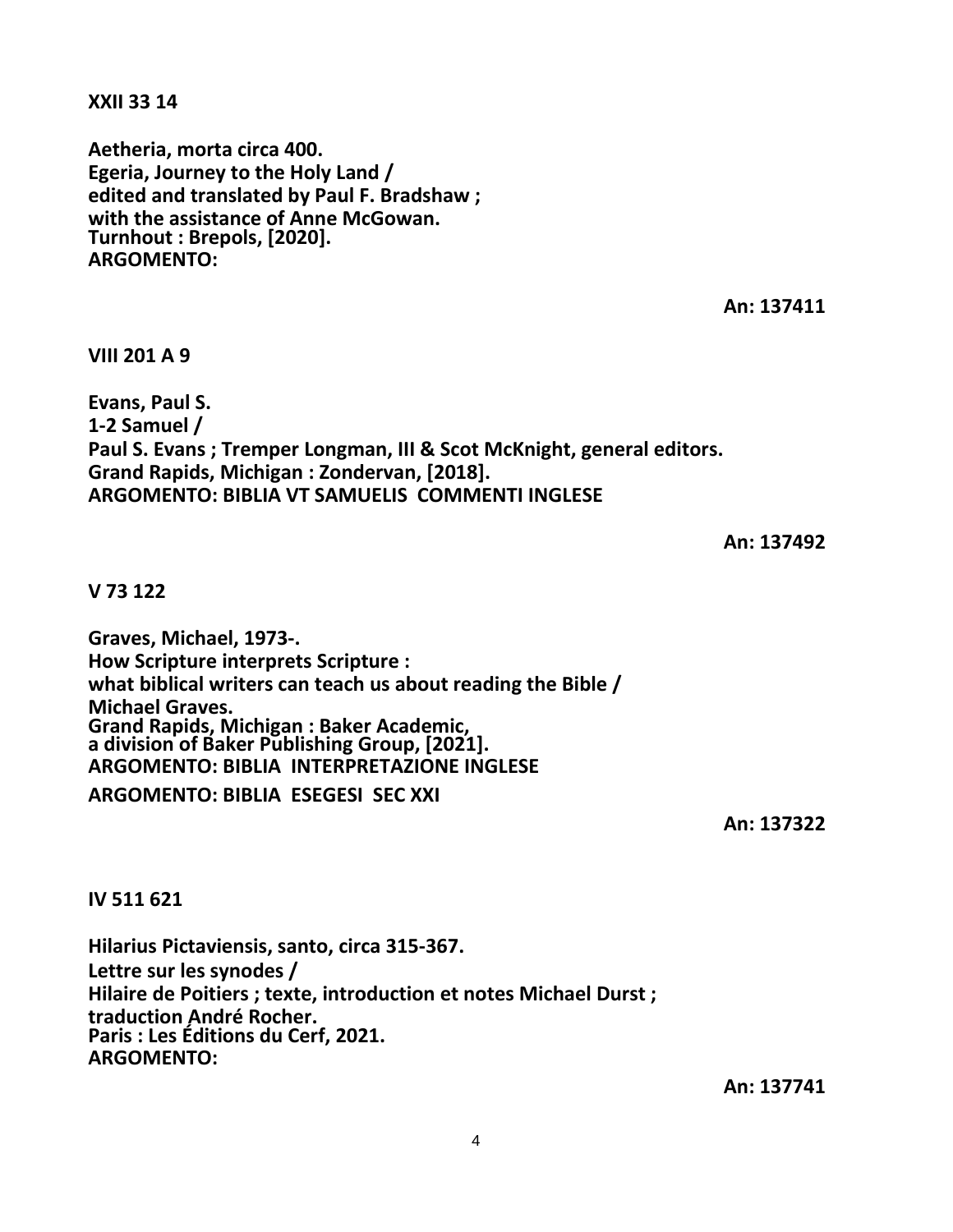**XV 44 A 46**

**Kryzhanovskyy, Yaroslav. "Söhne des Lichts" im Corpus Paulinum und in den Qumrantexten : ein Beitrag zur paulinischen Ethik und zum Selbstverständnis des "Jachad" / Yaroslav Kryzhanovskyy. Berlin : LIT, [2021]. ARGOMENTO: BIBLIA NT PAULI EPISTOLAE ETICA ARGOMENTO: ETICA BIBLIA ARGOMENTO: QUMRAN TESTI**

**An: 137323**

**XXVIII 28 A 21**

**Murray, Luke. Jesuit biblical studies after Trent : Franciscus Toletus & Cornelius a Lapide / Luke Murray. Göttingen : Vandenhoeck & Ruprecht, [2019]. ARGOMENTO: BIBLIA STORIA STUDI ARGOMENTO: CORNELIUS A LAPIDE SI 1567 1637 ARGOMENTO: TOLEDO FRANCISCO DE CARDINALE 1532 1596**

**An: 137234**

**IV 20 NICE 1**

**Nicephorus Gregoras, 1295-circa 1360. Deux traités byzantins de construction de l'astrolabe / Nicéphore Grégoras, Isaac Argyros ; texte établi et traduit par Claude Jarry. Paris : Les Belles Lettres, 2021. ARGOMENTO:**

**An: 137463**

**VIII 97 102.2**

**Pfeiffer, Stefan, 1974-. 3 Makkabäer / Übersetzt und erklärt von Stefan Pfeiffer. Göttingen : Vandenhoeck & Ruprecht, [2021]. ARGOMENTO: MACHABAEORUM III COMMENTI TEDESCO ARGOMENTO: APOCRYPHA VT**